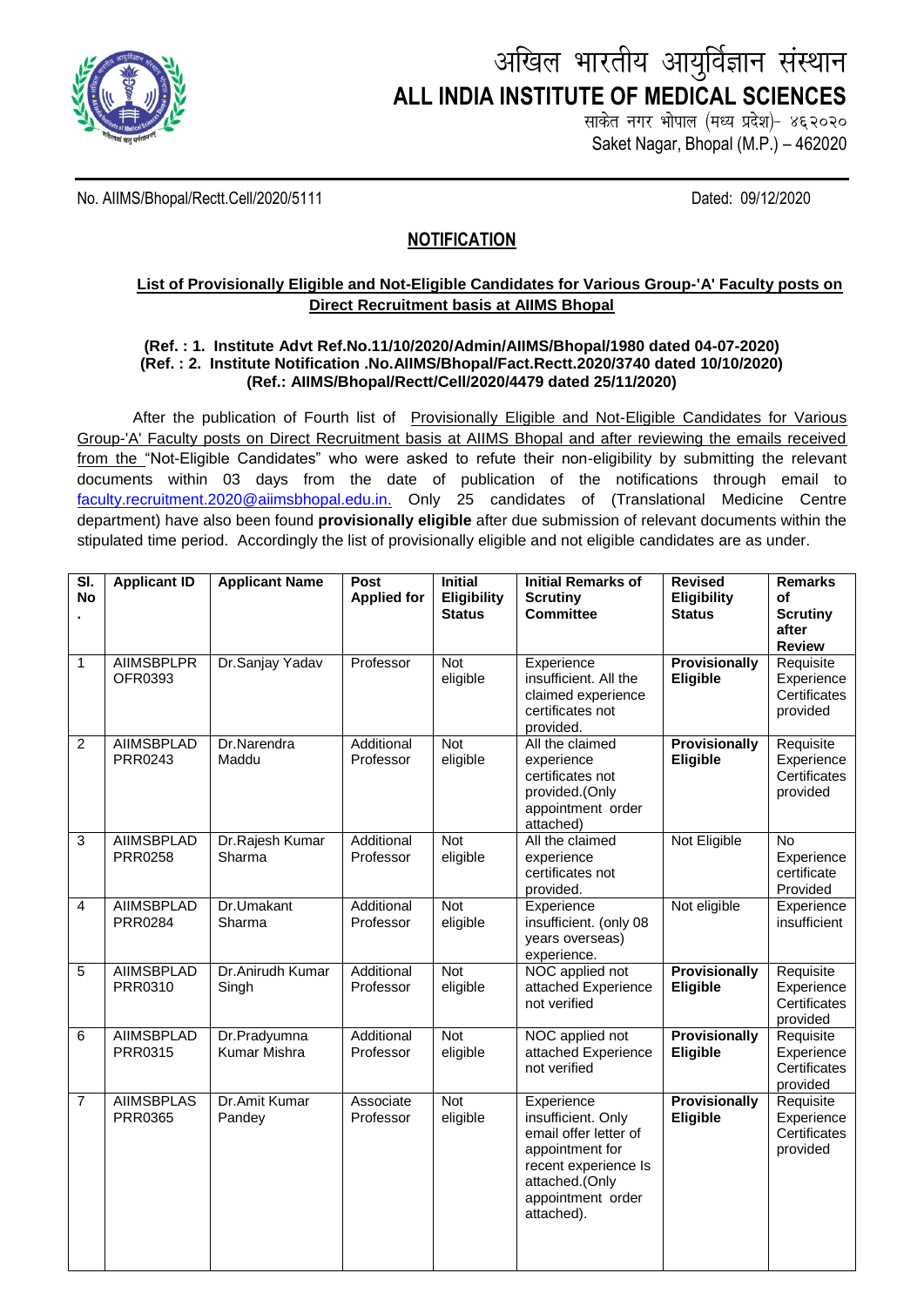| 8  | <b>AIIMSBPLAS</b><br>PRR0401        | Dr.Narendra<br>Maddu<br>Dr.Susmit Kosta | Associate<br>Professor | Not<br>eligible        | All the claimed<br>experience<br>certificates not<br>provided. No proper<br>experience<br>certificates<br>provided.(Only<br>appointment order<br>attached).     | <b>Provisionally</b><br>Eligible | Requisite<br>Experience<br>Certificates<br>provided                  |
|----|-------------------------------------|-----------------------------------------|------------------------|------------------------|-----------------------------------------------------------------------------------------------------------------------------------------------------------------|----------------------------------|----------------------------------------------------------------------|
| 9  | <b>AIIMSBPLAS</b><br>PRR0413        |                                         | Associate<br>Professor | Not<br>eligible        | Experience<br>insufficient.                                                                                                                                     | Not eligible                     | Experience<br>insufficient                                           |
| 10 | <b>AIIMSBPLAS</b><br>PRR0433        | Dr.Rajesh Kumar<br>Sharma               | Associate<br>Professor | Not<br>eligible        | All the claimed<br>experience<br>certificates not<br>provided.                                                                                                  | Not Eligible                     | All the<br>claimed<br>experience<br>certificates<br>not<br>provided. |
| 11 | <b>AIIMSBPLAS</b><br>PRR0439        | Dr.Saif Hameed                          | Associate<br>Professor | Not<br>eligible        | All the claimed<br>experience<br>certificates not<br>provided. No proper<br>experience<br>certificates provided<br>(Only appointment<br>order attached).        | <b>Provisionally</b><br>Eligible | Requisite<br>Experience<br>Certificates<br>provided                  |
| 12 | <b>AIIMSBPLAS</b><br><b>PRR0446</b> | Dr.Zeeshan<br>Fatima                    | Associate<br>Professor | Not<br>eligible        | All the claimed<br>experience<br>certificates not<br>provided. No proper<br>experience<br>certificates provided<br>(Only appointment<br>order attached).        | <b>Provisionally</b><br>Eligible | Requisite<br>Experience<br>Certificates<br>provided                  |
| 13 | <b>AIIMSBPLAS</b><br>PRR0528        | Dr.Tej Pratap<br>Singh                  | Associate<br>Professor | <b>Not</b><br>eligible | All the claimed<br>experience<br>certificates not<br>provided. No proper<br>experience<br>certificates provided.                                                | <b>Provisionally</b><br>Eligible | Requisite<br>Experience<br>Certificates<br>provided                  |
| 14 | <b>AIIMSBPLAS</b><br>PRR0567        | Dr.Malaya Kumar<br>Sahoo                | Associate<br>Professor | <b>Not</b><br>eligible | All the claimed<br>experience<br>certificates not<br>provided. only 4<br>years of overseas<br>experience can be<br>verified                                     | Provisionally<br>Eligible        | Requisite<br>Experience<br>Certificates<br>provided                  |
| 15 | <b>AIIMSBPLAS</b><br><b>PRR0572</b> | Dr.Sanjay<br>Mendiratta                 | Associate<br>Professor | Not<br>eligible        | All the claimed<br>experience<br>certificates not<br>provided.                                                                                                  | <b>Provisionally</b><br>Eligible | Requisite<br>Experience<br>Certificates<br>provided                  |
| 16 | <b>AIIMSBPLAS</b><br><b>PRR0589</b> | Dr. Vivek Dixit                         | Associate<br>Professor | <b>Not</b><br>eligible | All the claimed<br>experience<br>certificates not<br>provided. No proper<br>experience<br>certificates provided.                                                | Provisionally<br>Eligible        | Requisite<br>Experience<br>Certificates<br>provided                  |
| 17 | <b>AIIMSBPLAS</b><br>PRR0591        | Dr Manoj Kumar<br>Tembhre               | Associate<br>Professor | Not<br>eligible        | All the claimed<br>experience<br>certificates not<br>provided.                                                                                                  | Provisionally<br>Eligible        | Requisite<br>Experience<br>Certificates<br>provided                  |
| 18 | <b>AIIMSBPLAT</b><br>PRR0356        | Dr.Pradeep<br>Kumar                     | Assistant<br>Professor | <b>Not</b><br>eligible | OBC caste<br>certificate beyond<br>validity<br>All the claimed<br>experience<br>certificates not<br>provided. No proper<br>experience<br>certificates provided. | <b>Provisionally</b><br>Eligible | Requisite<br>Experience<br>Certificates<br>provided                  |
| 19 | <b>AIIMSBPLAT</b><br>PRR0318        | Dr.Jutang Babat<br>Ain Tiewsoh          | Assistant<br>Professor | Not<br>eligible        | All the claimed<br>experience<br>certificates not<br>provided.                                                                                                  | Provisionally<br>Eligible        | Requisite<br>Experience<br>Certificates<br>provided                  |
| 20 | <b>AIIMSBPLAT</b><br>PRR0169        | Dr.Susmit Kosta                         | Assistant<br>Professor | <b>Not</b><br>eligible | All the claimed<br>experience<br>certificates not                                                                                                               | <b>Provisionally</b><br>Eligible | Requisite<br>Experience<br>Certificates                              |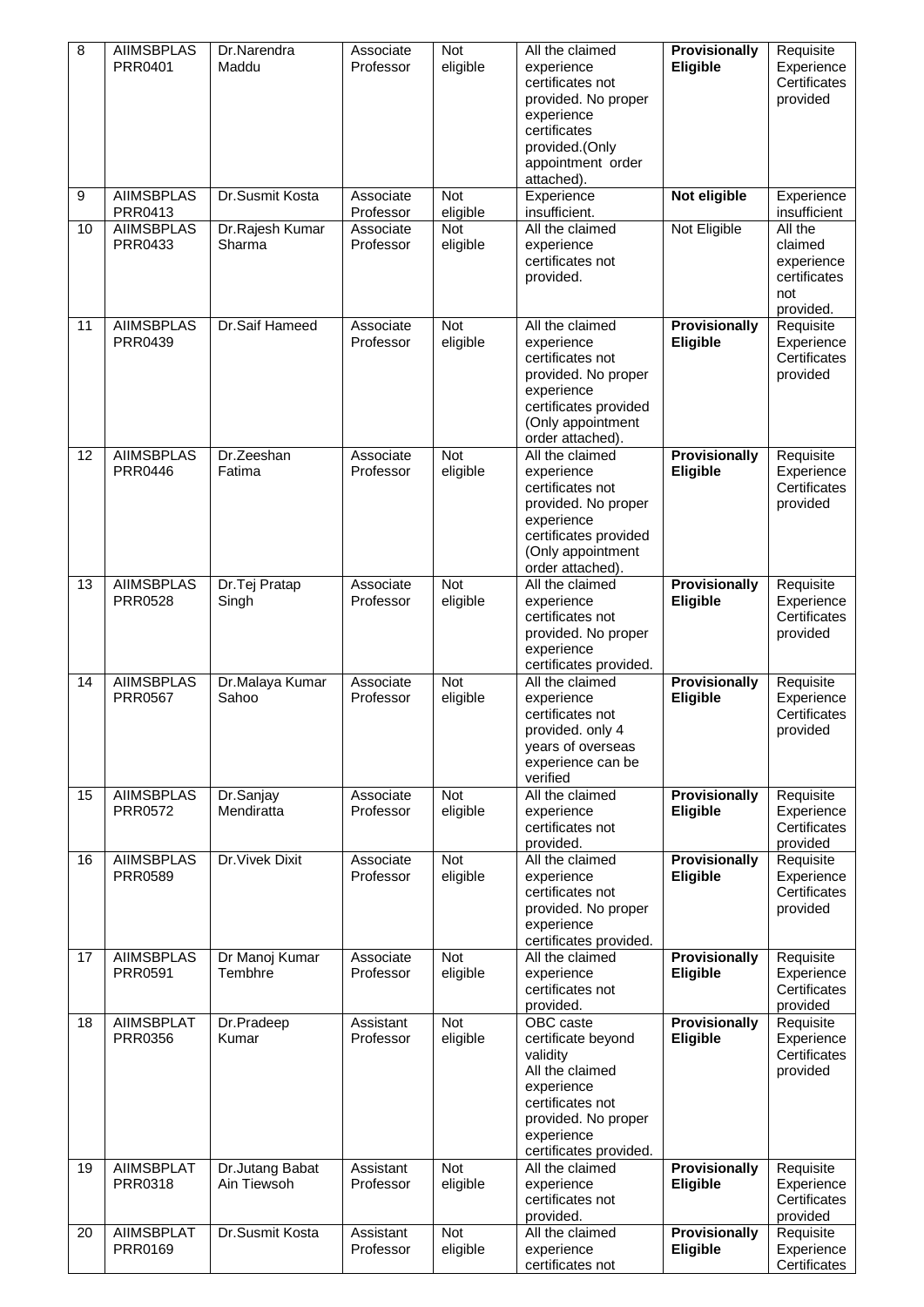|    |                                     |                        |                         |                        | provided.                                                                                                                                                                                       |                                  | provided                                                                                                 |
|----|-------------------------------------|------------------------|-------------------------|------------------------|-------------------------------------------------------------------------------------------------------------------------------------------------------------------------------------------------|----------------------------------|----------------------------------------------------------------------------------------------------------|
|    |                                     |                        |                         |                        |                                                                                                                                                                                                 |                                  |                                                                                                          |
| 21 | <b>AIIMSBPLAT</b><br>PRR0632        | Dr.Ranjana<br>Tripathi | Assistant<br>Professor  | Not<br>eligible        | All the claimed<br>experience<br>certificates not<br>provided.                                                                                                                                  | Provisionally<br>Eligible        | Requisite<br>Experience<br>Certificates<br>provided                                                      |
| 22 | <b>AIIMSBPLAT</b><br>PRR0812        | Dr.Akhalesh<br>Kumar   | Assistant<br>Professor  | Not<br>eligible        | All the claimed<br>experience<br>certificates not<br>provided (Only<br>appointment order<br>attached).                                                                                          | <b>Provisionally</b><br>Eligible | Requisite<br>Experience<br>Certificates<br>provided                                                      |
| 23 | <b>AIIMSBPLAT</b><br>PRR0631        | Dr.Madhu Nath          | Assistant<br>Professor  | Not<br>eligible        | All the claimed<br>experience<br>certificates not<br>provided (Only<br>appointment order<br>attached).                                                                                          | <b>Provisionally</b><br>Eligible | Requisite<br>Experience<br>Certificates<br>provided                                                      |
| 24 | <b>AIIMSBPLAT</b><br>PRR0599        | Dr.Gaurav<br>Parashar  | Assistant<br>Professor  | <b>Not</b><br>eligible | All the claimed<br>experience<br>certificates not<br>provided.                                                                                                                                  | <b>Provisionally</b><br>Eligible | Requisite<br>Experience<br>Certificates<br>provided                                                      |
| 25 | <b>AIIMSBPLAT</b><br><b>PRR0889</b> | Dr.Anil<br>Annamneedi  | Assistant<br>Professor  | <b>Not</b><br>eligible | Experience<br>insufficient                                                                                                                                                                      | Not Eligible                     | Experience<br>insufficient                                                                               |
| 26 | <b>AIIMSBPLAT</b>                   | Dr.Rakesh Kumar        | Assistant               | Not                    | Experience                                                                                                                                                                                      | Not Eligible                     | Experience                                                                                               |
| 27 | PRR0842<br><b>AIIMSBPLAT</b>        | Majhi<br>Dr.Sreevidhya | Professor<br>Assistant  | eligible<br><b>Not</b> | insufficient<br>All the claimed                                                                                                                                                                 | Not Eligible                     | insufficient<br>All the                                                                                  |
|    | PRR0073                             | Tarakkad Krishnaji     | Professor               | eligible               | experience<br>certificates not<br>provided (Only<br>appointment order<br>attached).                                                                                                             |                                  | claimed<br>experience<br>certificates<br>not<br>provided<br>(Only<br>appointme<br>nt order<br>attached). |
| 28 | <b>AIIMSBPLAT</b><br><b>PRR0200</b> | Dr.Anoop Kumar         | Assistant<br>Professor  | Not<br>eligible        | All the claimed<br>experience<br>certificates not<br>provided (Only<br>appointment order<br>attached).                                                                                          | Provisionally<br>Eligible        | Requisite<br>Experience<br>Certificates<br>provided                                                      |
| 29 | <b>AIIMSBPLAT</b><br>PRR1005        | Dr.Sabbir Khan         | Assistant<br>Professor  | Not<br>eligible        | All the claimed<br>experience<br>certificates not<br>provided.                                                                                                                                  | Not Eligible                     | All the<br>claimed<br>experience<br>certificates<br>not<br>provided.                                     |
| 30 | <b>AIIMSBPLAT</b><br>PRR1125        | Dr.Ram Rattan          | Assistant<br>Professor  | Not<br>eligible        | All the claimed<br>experience<br>certificates not<br>provided.<br>Candidate may<br>become eligible if all<br>exp. Certificate are<br>provided and 1 year<br>relaxation is given<br>as per rules | Provisionally<br>Eligible        | Requisite<br>Experience<br>Certificates<br>provided                                                      |
| 31 | <b>AIIMSBPLAT</b><br>PRR1136        | Dr. Vivek Dixit        | Assistant<br>Professor  | Not<br>eligible        | All the claimed<br>experience<br>certificates not<br>provided.                                                                                                                                  | Provisionally<br>Eligible        | Requisite<br>Experience<br>Certificates<br>provided                                                      |
| 32 | <b>AIIMSBPLAT</b><br>PRR1157        | Dr.Ranu Tripathi       | Assistant<br>Professor  | Not<br>eligible        | PhD degree not<br>attached                                                                                                                                                                      | Provisionally<br>Eligible        | Requisite<br>Experience<br>Certificates<br>provided                                                      |
| 33 | <b>AIIMSBPLAD</b><br>PRR0236        | Dr. Zeeshan<br>Fatima  | Additional<br>Professor | Not<br>eligible        | All the claimed<br>experience<br>certificates not<br>provided. No proper<br>experience<br>certificate provided<br>(only appointment<br>order attached).                                         | Provisionally<br>Eligible        | Requisite<br>Experience<br>Certificates<br>provided                                                      |